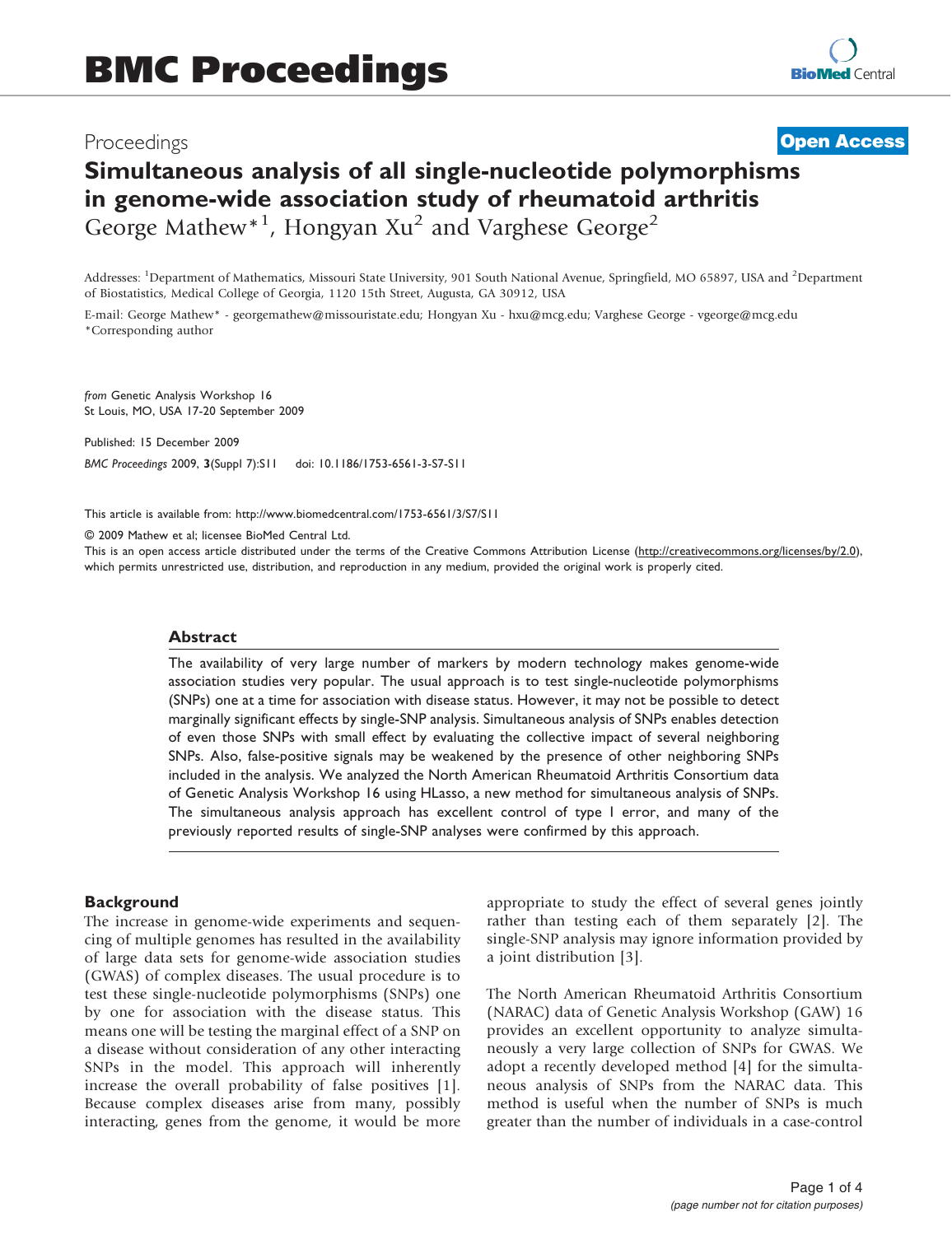study. The procedure is formulated as a problem of variable selection in a logistic regression framework by treating each SNP as a covariate. It attempts to find a collection of SNPs to obtain the "best" model to explain the disease status for a specified error rate.

### Methods

The NARAC data consists of 868 cases of rheumatoid arthritis (RA) and 1194 controls. The software program HLasso [[4](#page-3-0)] was employed for the simultaneous analysis of SNPs. The program adopts a Bayesian approach for logistic regression and makes use of the normalexponential-gamma (NEG) probability density function as the penalty function (see Hoggart et al. [[4\]](#page-3-0) for details). The NEG probability density function has two parameters, a scale parameter  $\gamma$  and a shape parameter  $\eta$ . As both  $\gamma$  and  $\eta$  increase such that  $\sqrt{2\eta}/\gamma$  remains a constant, say  $\lambda$ , the NEG converges to the double exponential distribution with rate parameter  $\lambda$ . The predictors in the logistic regression model are the SNP genotypes, coded as 0, 1, and 2, corresponding to an additive model. These coded values are standardized to have mean zero and unit variance. The procedure searches for a collection of SNPs for which the posterior mode is positive. A positive posterior mode indicates a signal of association that is strong enough to overcome the prior preference of zero effect, and the corresponding set of SNPs are declared as significantly associated with the disease.

Further analysis was done to identify whether the SNPs declared significant by this method confirms the earlier findings by single-marker analyses. We examined whether the markers identified as significant by the simultaneous approach are in high linkage disequilibrium (LD) with SNPs that are already identified to be associated with the disease. Particular attempt was made to test SNPs identified by single-marker analysis on chromosomes 1, 6, and 9 from other data sets. The software package Haploview [[5](#page-3-0)] was used to compute the pair-wise LD for SNPs on the chromosomes.

## **Results**

Chromosomes 1 through 22 were analyzed. Table [1](#page-2-0) provides the number of SNPs found to be significant on each chromosome. From a total of 531,689 SNPs, 2627 SNPs were found to be significantly associated with the disease by this procedure, yielding an upper bound of 0.4941% for the empirical type I error rate.

The logistic regression model, logit(P(affected)) =  $\beta_0 + \sum_{i=1}^n \beta_i (SNP)_i$ , was employed for the analyses. When a marker is declared significant, the estimate  $\hat{\beta}_i$ of  $\beta$  provides an estimate of the effect of that marker on the affection status of the disease. An estimate of the odds ratio (OR) for the disease is  $\exp(\hat{\beta}_i)$ . This means that OR > 1 if  $\hat{\beta}_i$  > 0, and OR < 1 if the  $\hat{\beta}_i$  < 0. Therefore, when  $\hat{\beta}_i > 0$ , the allele coded as "1" increases the disease risk; and when  $\hat{\beta}_i < 0$ , the allele coded as "1" has a protective effect and decreases the disease risk. Table [1](#page-2-0) also provides the marker with the largest risk effect value and the marker with the largest protective effect value on each chromosome.

It is well known that HLA-DRB1 region on chromosome 6 is associated with RA. In the HLA-DRB1 region the marker rs602875 at position 32.68 Mb was identified to be significant in our study. By single-SNP analysis of a different data set, Chang et al. identified the marker rs1953126 near the TRAF1-C5 region on chromosome 9 to be associated with RA [\[6\]](#page-3-0). Also, Plenge et al., through single SNP analysis, identified the markers rs3761847 and rs2900180 in the same region to be of risk for RA [[7](#page-3-0)]. In our simultaneous analysis, the marker rs3933326 near the TRAF1-C5 region was identified to be significant, which is in high LD with the markers rs1953126, rs3761847, and rs2900180. Begovich et al. [\[8\]](#page-3-0) identified the marker rs2476601 in the PTPN22 region of chromosome 1 to be associated with risk for RA. The simultaneous analysis also identified this marker to be associated with RA, confirming the earlier findings.

## **Discussion**

The type I error is given by  $\alpha = 2 - 2\Phi \left( f' \sqrt{\frac{n_0 + n_1}{n_0 n_1}} \right)$ where  $f'$  is the derivative of -log(NEG) at the origin (which is the derivative of the double exponential distribution with parameter  $\gamma = \sqrt{2\eta/\gamma}$  at the origin),  $n_0$  is the number of cases,  $n_1$  is the number of controls, and  $\Phi$  is the cumulative distribution function of the standard normal distribution [[4](#page-3-0)]. For our computations, we set  $\lambda$  to be 50 and the shape parameter  $\eta$  to be 0.1, so that the calculated value of  $\alpha$  = 0.025. The simultaneous analysis identified only 0.4941% of SNPs to be significantly associated with RA. Because the vast majority of the SNPs are not associated with RA, this is a conservative estimate of the empirical type I error. Comparing this with the nominal level of 0.025, it is evident that the simultaneous analysis procedure has excellent control of type I error.

In modeling all SNPs simultaneously, the HLasso program includes a SNP in the model if it significantly improves prediction of case-control status beyond that obtained from SNPs already included in the model [[4](#page-3-0)]. Problems could arise when there are two or more tightly linked causal markers. In this case, if HLasso chooses only one marker, its effect could be inflated. For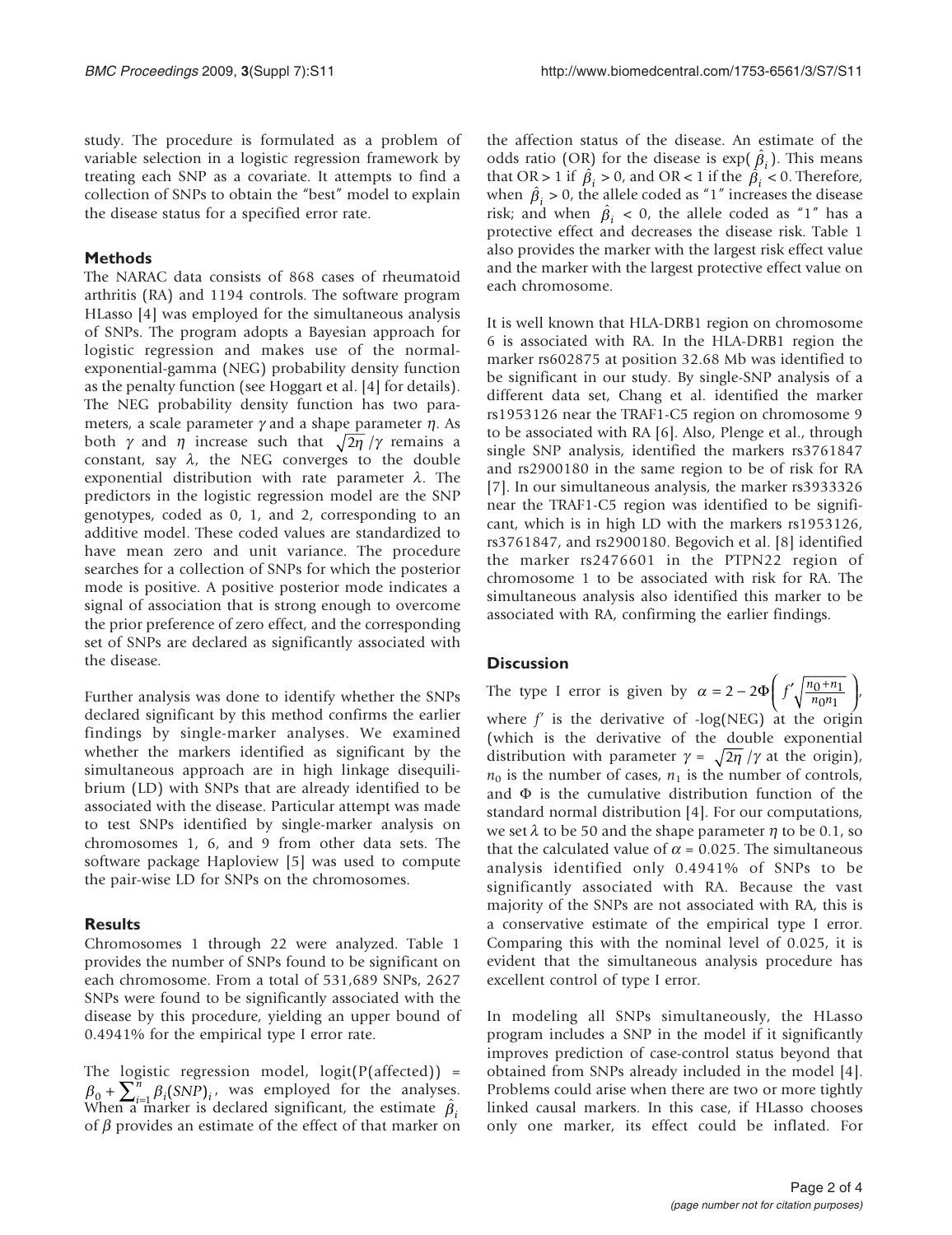| Chromosome number | <b>Number of SNPs</b> | <b>Number of significant SNPs</b> | Markers with largest risk and protective effects |                    |                           |                    |
|-------------------|-----------------------|-----------------------------------|--------------------------------------------------|--------------------|---------------------------|--------------------|
|                   |                       |                                   | Largest risk effect                              |                    | Largest protective effect |                    |
|                   |                       |                                   | <b>Marker</b>                                    | <b>Effect size</b> | <b>Marker</b>             | <b>Effect size</b> |
|                   | 40929                 | 142                               | rs7519615                                        | 1.73638            | rs2275864                 | $-1.41482$         |
| 2                 | 44090                 | 140                               | rs655783                                         | 0.91779            | rs938869                  | $-2.3145$          |
| 3                 | 36690                 | 138                               | rs7616866                                        | 202.447            | rs9288967                 | $-4.23478$         |
| 4                 | 32628                 | 133                               | rs768063                                         | 155.04             | rs6816684                 | $-2.31044$         |
| 5                 | 33612                 | 90                                | rs344156                                         | 1.46745            | rs6899062                 | $-1.68164$         |
| 6                 | 35574                 | 82                                | rs6935937                                        | 3.06767            | rs1856363                 | $-2.18496$         |
| 7                 | 29244                 | 130                               | rs9632680                                        | 96.105             | rs4732523                 | $-2.41344$         |
| 8                 | 30990                 | 130                               | rs7006628                                        | 0.577914           | rs2853259                 | $-1.50527$         |
| 9                 | 26128                 | 125                               | rs6478815                                        | 154.845            | rs1387292                 | $-3.12822$         |
| $\overline{10}$   | 28331                 | 3                                 | rs2388121                                        | 0.777184           | rs1909668                 | $-1.36459$         |
| $\mathbf{1}$      | 26477                 | 119                               | rs1879445                                        | 123.081            | rs7932437                 | $-6.04313$         |
| 12                | 26365                 | 129                               | rs1146114                                        | 1.43868            | rs7300982                 | $-1.59685$         |
| 3                 | 20242                 | 129                               | rs2323883                                        | 4.76091            | rs9740397                 | $-3.53682$         |
| 4                 | 17951                 | 124                               | rs4296166                                        | 1.53678            | rs4983565                 | $-2.02512$         |
| 15                | 16166                 | 2                                 | rs7183817                                        | 0.814795           | rs3743372                 | $-2.60765$         |
| 16                | 16460                 | $\mathbf{H}$                      | rs4238802                                        | 0.66247            | rs4783187                 | $-1.98159$         |
| 17                | 14027                 | 123                               | rs2880328                                        | 92.8919            | rs9747823                 | $-1.31507$         |
| 8                 | 16450                 | 123                               | rs2303508                                        | 78.2526            | rs1982040                 | $-2.32656$         |
| 9                 | 9236                  | 0                                 | rs3810256                                        | 1.11899            | rs10404348                | $-3.04764$         |
| 20                | 13843                 | 114                               | rs6513195                                        | 3.13637            | rs6138601                 | $-4.63256$         |
| 21                | 8051                  | 102                               | rs2823819                                        | 0.971309           | rs1539902                 | $-1.08918$         |
| 22                | 8205                  | 90                                | rs761917                                         | I.46745            | rs17406434                | $-1.68164$         |
| Total             | 531689                | 2627                              |                                                  |                    |                           |                    |

<span id="page-2-0"></span>Table 1: Number of significant markers identified by the simultaneous analysis and markers with extreme effect sizes

example, the marker rs7616866 on chromosome 3 at position 64317576 had the largest effect size 202.447, and was found to be significant. The LD values, D', of this marker with the markers rs9812599 at 64315677, rs7615058 at 64321040, rs6445398 at 64309797, and rs1860819 at 64323994 are 0.857, 0.769, 1.0, and 0.977, respectively. When there is high pair-wise LD between markers, multicollinearity is present, and in such cases it is not possible to make meaningful statements about individual effect sizes. However, the overall model is valid in predicting the disease status of the disease.

The simultaneous analysis of SNPs confirmed several previous findings of causal variants for RA: the HLA-DRB1 region of chromosome 6, the TRF1-C5 region on chromosome 9, and the PTPN22 region on chromosome 1. However, it did not confirm the findings on the PADI4 region on chromosome 1, known to be a causal variant for RA [[10\]](#page-3-0).

We did not check for population stratification because the samples were from Caucasian population, which is expected to be relatively homogeneous. However, Sarasu et al. [[9](#page-3-0)] suggests that population stratification is present in the data. The method we use seems to be reasonably robust to population stratification because type I error is well controlled. The SNP data had already been checked for errors [\[11](#page-3-0)], and hence, no further checking for errors

was done. There were many significant markers on each chromosome. We checked whether these markers were themselves in high LD with each other. Five pairs among them on chromosome 6 were found to be in high LD, and none were found on any other chromosomes. It could be due to the fact that HLasso program includes a SNP in the model if it significantly improves prediction of casecontrol status beyond that obtained from the SNP already included. If there are two strongly correlated predictors, and if the marginal increase is minimal, then the program is inclined to choose only one of the two predictors.

#### Conclusion

The simultaneous analysis of all SNPs using HLasso reduced considerably the overall probability for false positives. The method confirmed many of the previous findings by the single-SNP analysis.

#### List of abbreviations used

GWAS: Genome-wide association studies; LD: Linkage disequilibrium; NARAC: North American Rheumatoid Arthritis Consortium; NEG: Normal-exponentialgamma; OR: odds ratio; RA: Rheumatoid arthritis; SNP: Single-nucleotide polymorphism.

#### Competing interests

The authors declare that they have no competing interests.